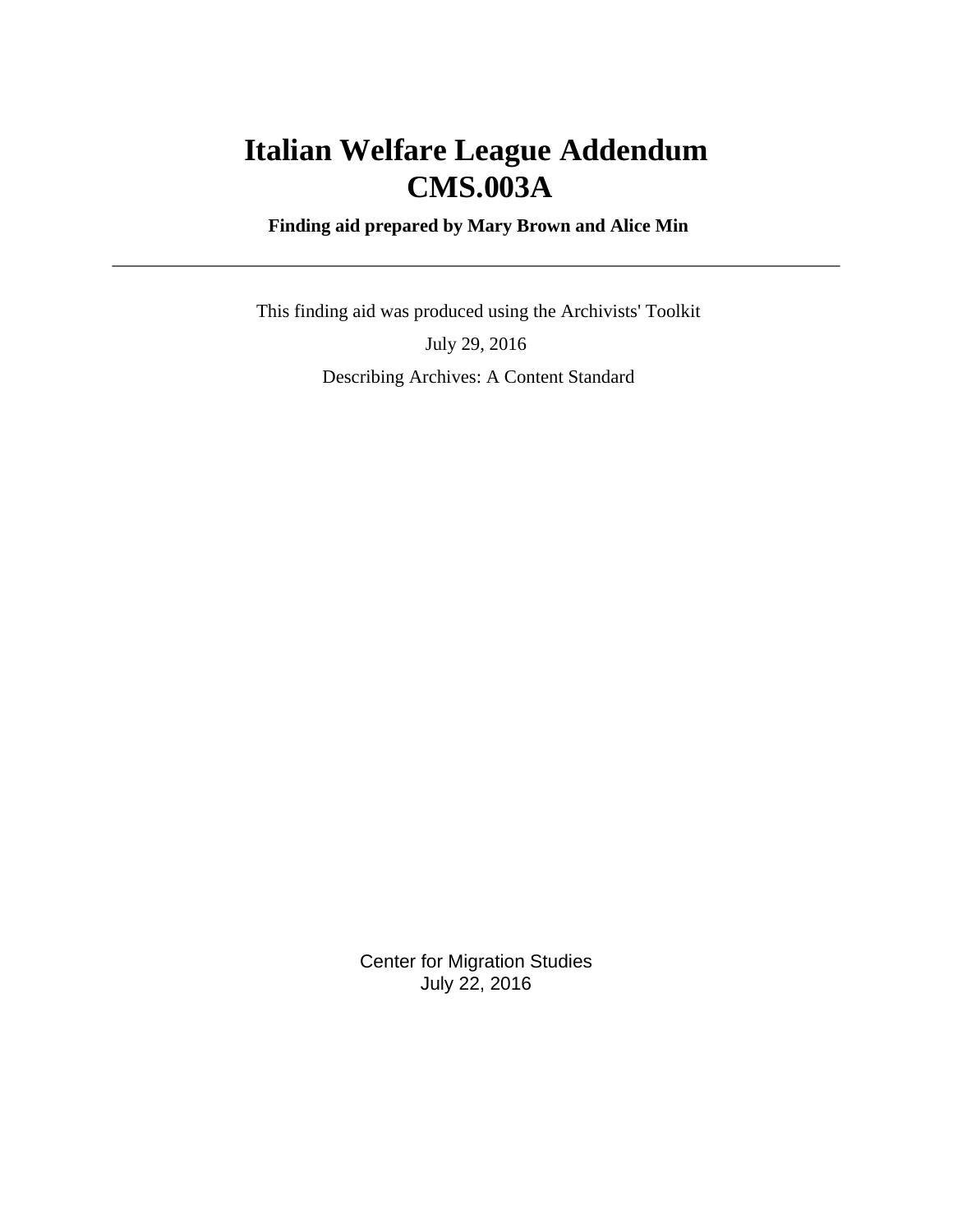# **Table of Contents**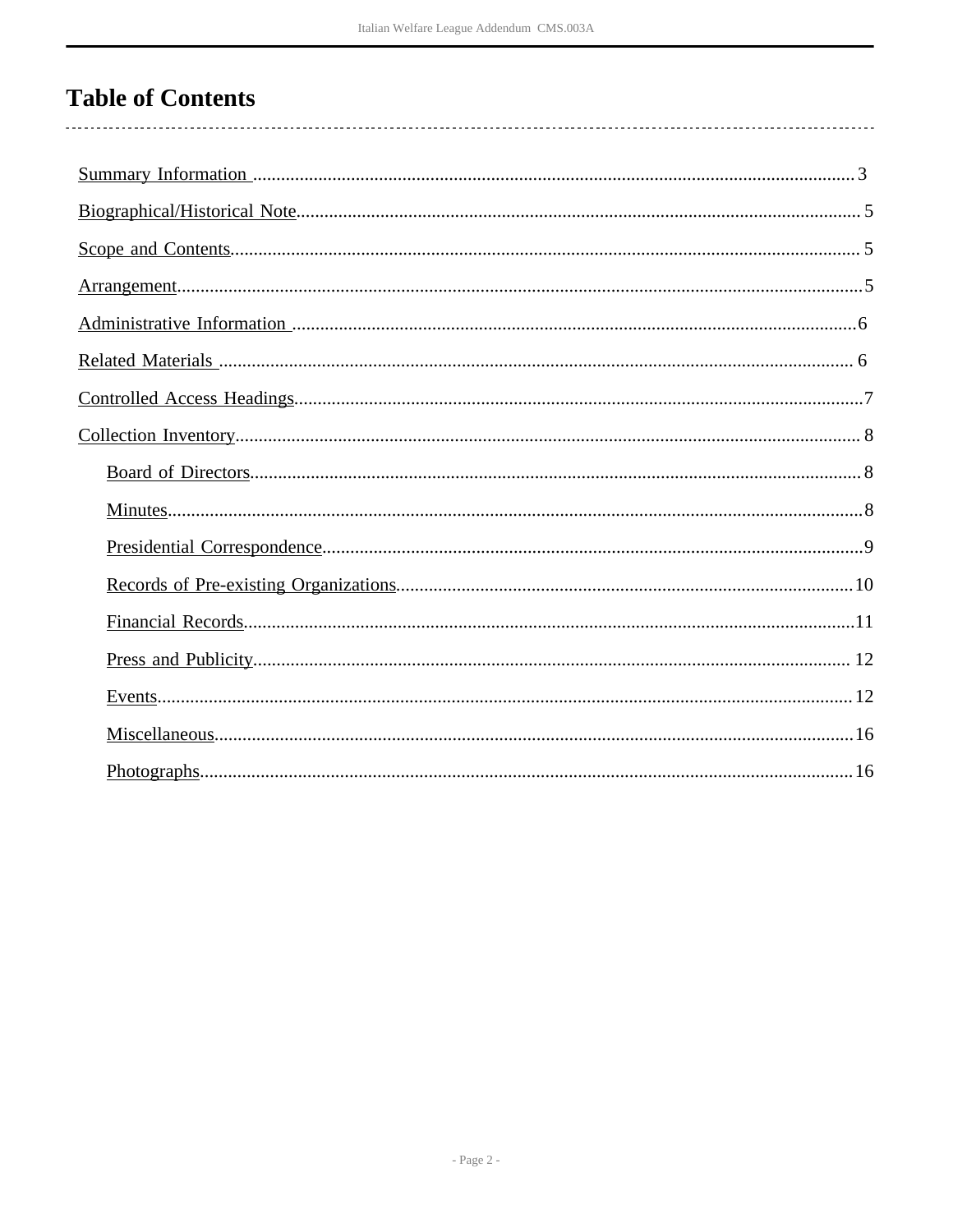÷,

# <span id="page-2-0"></span>**Summary Information**

| <b>Repository</b>           | <b>Center for Migration Studies</b>                                                                                                                                                                                                                                                                                                                                                                                                                                                                                                                                                                                                                                                                                                                                                                                                                                        |
|-----------------------------|----------------------------------------------------------------------------------------------------------------------------------------------------------------------------------------------------------------------------------------------------------------------------------------------------------------------------------------------------------------------------------------------------------------------------------------------------------------------------------------------------------------------------------------------------------------------------------------------------------------------------------------------------------------------------------------------------------------------------------------------------------------------------------------------------------------------------------------------------------------------------|
| <b>Creator</b>              | Italian Welfare League.                                                                                                                                                                                                                                                                                                                                                                                                                                                                                                                                                                                                                                                                                                                                                                                                                                                    |
| <b>Title</b>                | Italian Welfare League Addendum                                                                                                                                                                                                                                                                                                                                                                                                                                                                                                                                                                                                                                                                                                                                                                                                                                            |
| Date [inclusive]            | 1922-2016                                                                                                                                                                                                                                                                                                                                                                                                                                                                                                                                                                                                                                                                                                                                                                                                                                                                  |
| <b>Extent</b>               | 5.0 Linear feet 9 document boxes                                                                                                                                                                                                                                                                                                                                                                                                                                                                                                                                                                                                                                                                                                                                                                                                                                           |
| <b>Location</b>             | CMS.003A is housed at the Center for Migration Studies headquarters,<br>307 East 60th Street, Third Floor, New York, New York 10022.                                                                                                                                                                                                                                                                                                                                                                                                                                                                                                                                                                                                                                                                                                                                       |
| Language                    | English                                                                                                                                                                                                                                                                                                                                                                                                                                                                                                                                                                                                                                                                                                                                                                                                                                                                    |
| <b>Lanuage of Materials</b> | Collection 003A is primarily in English, however there are newspaper<br>clippings and documents written in Italian and Latin.                                                                                                                                                                                                                                                                                                                                                                                                                                                                                                                                                                                                                                                                                                                                              |
| <b>Abstract</b>             | In 1920, a group of Italian-American women founded the Italian Welfare<br>League to aid poor Italian immigrant families in New York City. The<br>Welfare League aided newly arrived Italian immigrants at Ellis Island, and<br>offered continued assistance at their office. This assistance was crucial in<br>helping immigrants manage complicated restrictions, quotas, and policies<br>that at the time were designed to control Italian immigration. As the<br>issues facing the Italian-American community evolved, the organization<br>expanded to fundraising through annual galas and luncheons such as the<br>Autumn in New York fashion show or the Rose Petal Ball, and used these<br>funds for the care of Italian-Americans in need. This collection contains<br>Board and Presidential correspondence, event planning, and records of<br>immigration cases. |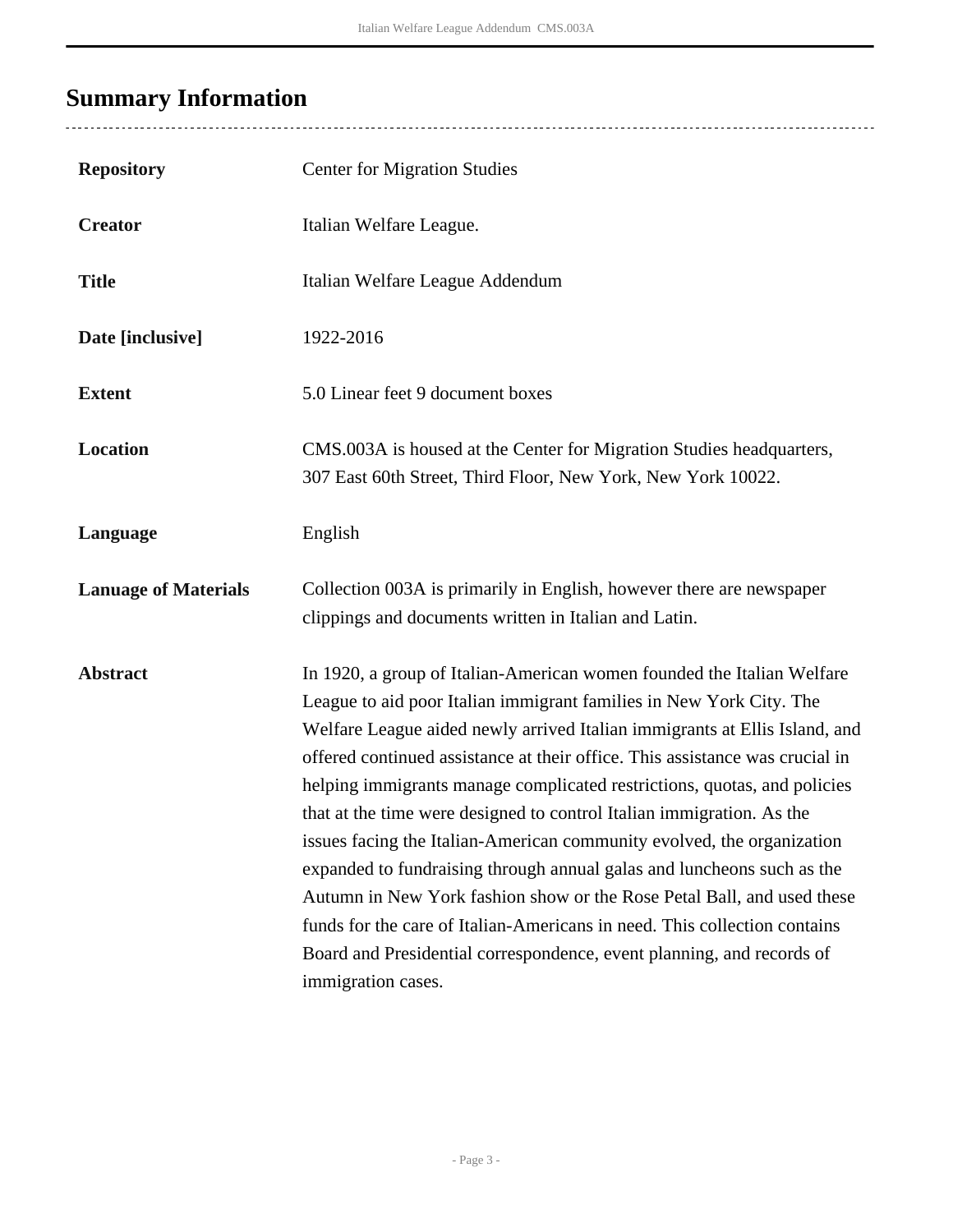### **Preferred Citation**

Center for Migration Studies of New York; Collection Name (Collection Number 003A); Box 1-9; Folder 1-129.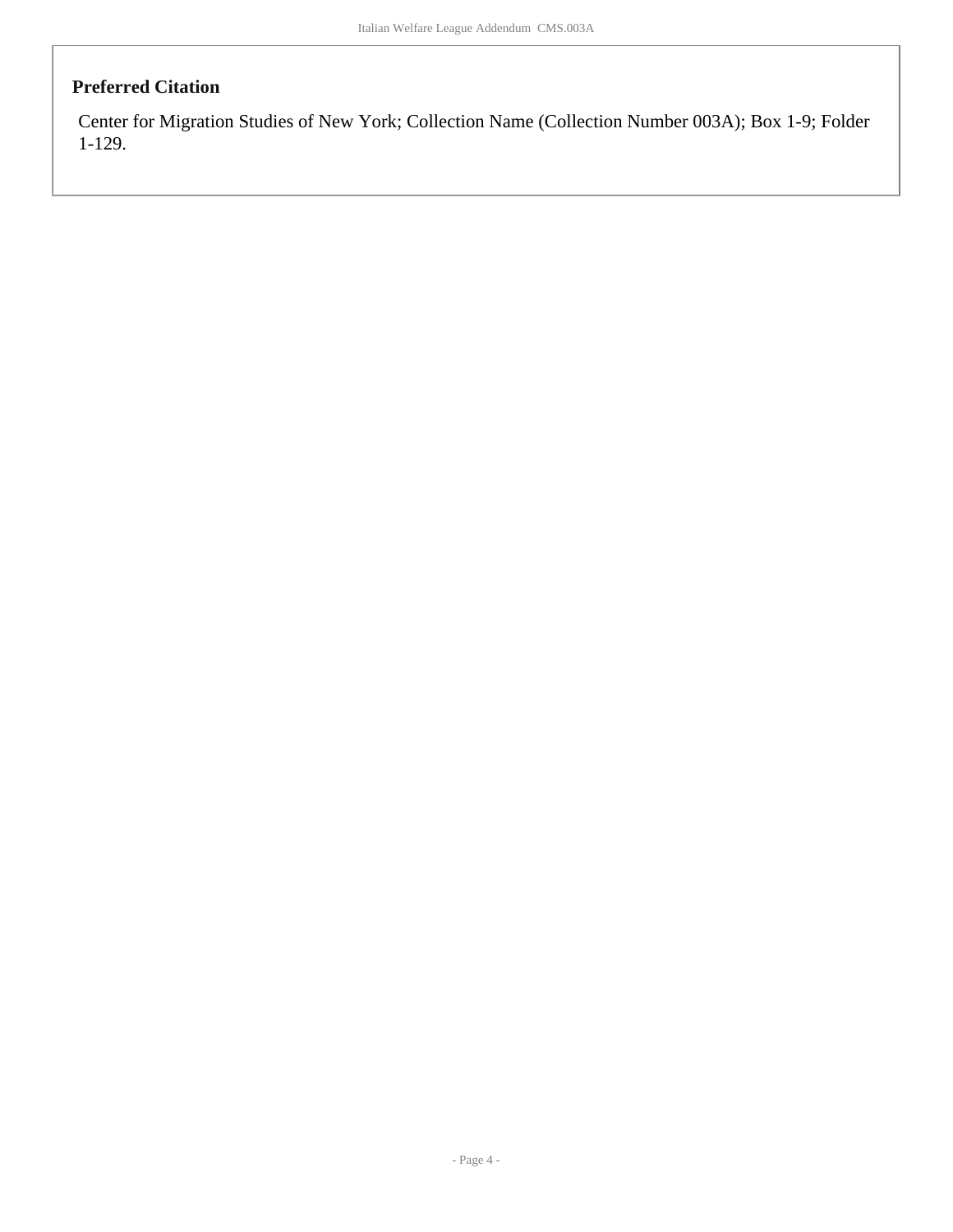## <span id="page-4-0"></span>**Biographical/Historical Note**

For the history of the Italian Welfare League see collection #003.

## <span id="page-4-1"></span>**Scope and Contents**

CMS.003A is a second deposit of materials from the Italian Welfare League. This deposit complements the original and also extends it. In this deposit one finds minutes going back to the incorporation of the Italian Welfare League and continuing through the twenty-first century, with a big gap in the late 1930s and early 1940s, when the United States was at war with Italy and most Italian-American organizations disbanded or laid low. There are also financial documents and some photographs from the Italian Welfare League's earliest days. However, CMS.003A is most useful for coverage of the Italian Welfare League from 1970 to the early 1990s. The League changed its focus from Italian immigrant assistance to raising and distributing funds to Italian-American families, particularly those with special-needs children. This collection extensively documents their annual fundraising events, especially the development of the Autumn in New York luncheon. The collection also shows where the money went: to scholarships, to families who lost a member in 9/11, and to pay medical bills, especially innovative treatments not yet covered by insurance companies. CMS.003 and 003A together document the ongoing management of a not-for-profit. Press releases and photographs document the Italian Welfare League's self-presentation; four folders of clippings indicate how the organization was seen in its community. The collection has much to offer researchers of Italian-American history, women in history, child welfare, and the development of not-for-profit agencies.

### <span id="page-4-2"></span>**Arrangement**

Series I: Board of Directors

Series II: Minutes:

Series III: Presidential Correspondence

Series IV: Records of Pre-existing Organizations

Series V: Financial Records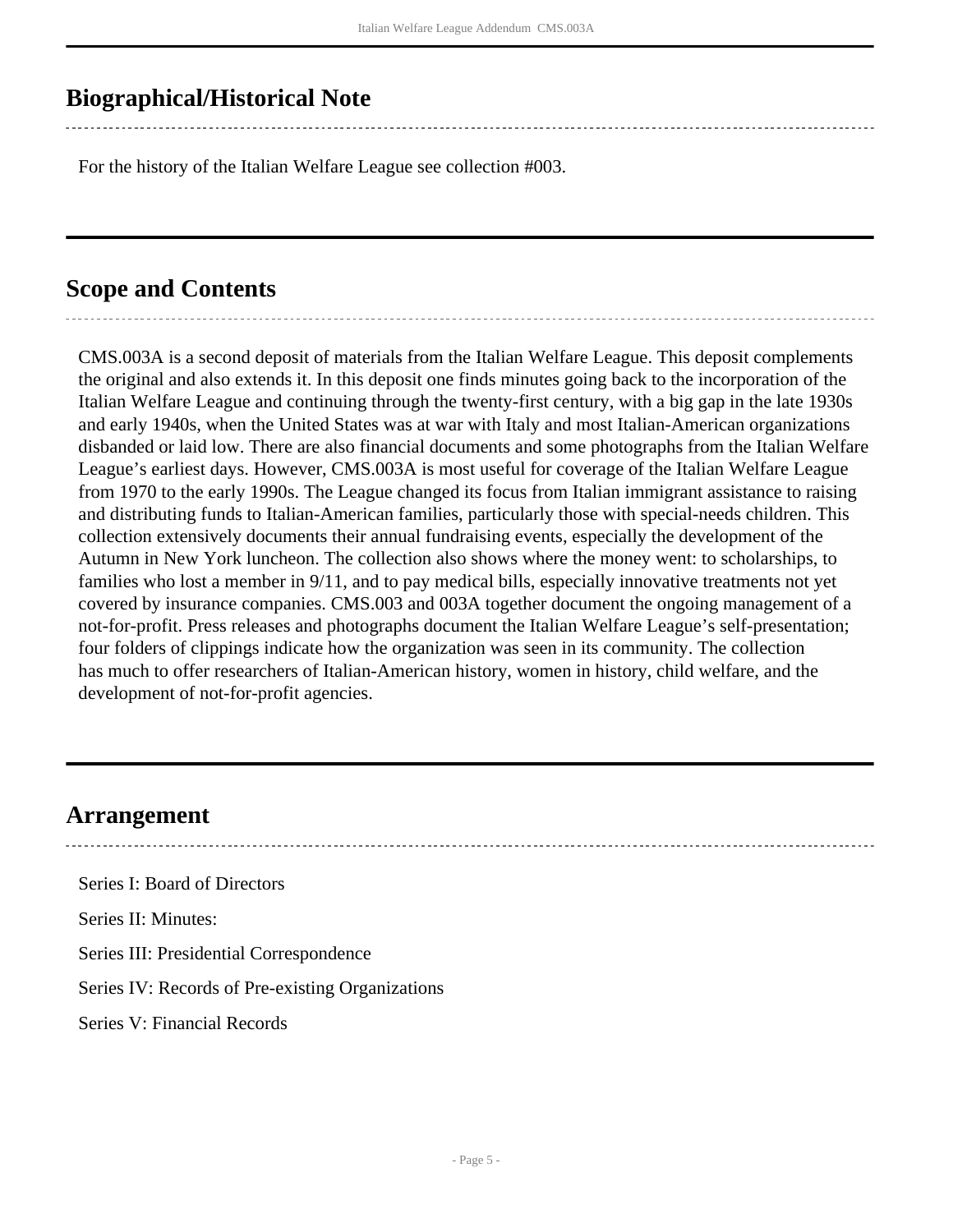Series VI: Press and Publicity Series VII: Events

Series VIII: Miscellaneous

Series IX: Photographs

## <span id="page-5-0"></span>**Administrative Information**

#### **Publication Information**

Center for Migration Studies July 22, 2016

#### **Conditions Governing Access**

Open to researchers by appointment.

#### **Conditions Governing Use**

Copyright is owned by the Center for Migration Studies. Permission to publish materials must be requested before use.

#### **Immediate Source of Acquisition**

This collection was donated after 1987 from the Italian Welfare League headquarters.

#### **Processing Information note**

In 2016, this collection was entered into the Archivists' Toolkit in compliance with DACS. Folder titles in the container list online may vary from the the physical folder titles.

## <span id="page-5-1"></span>**Related Materials**

### **Related Archival Materials note**

CMS.003, Italian Welfare League Records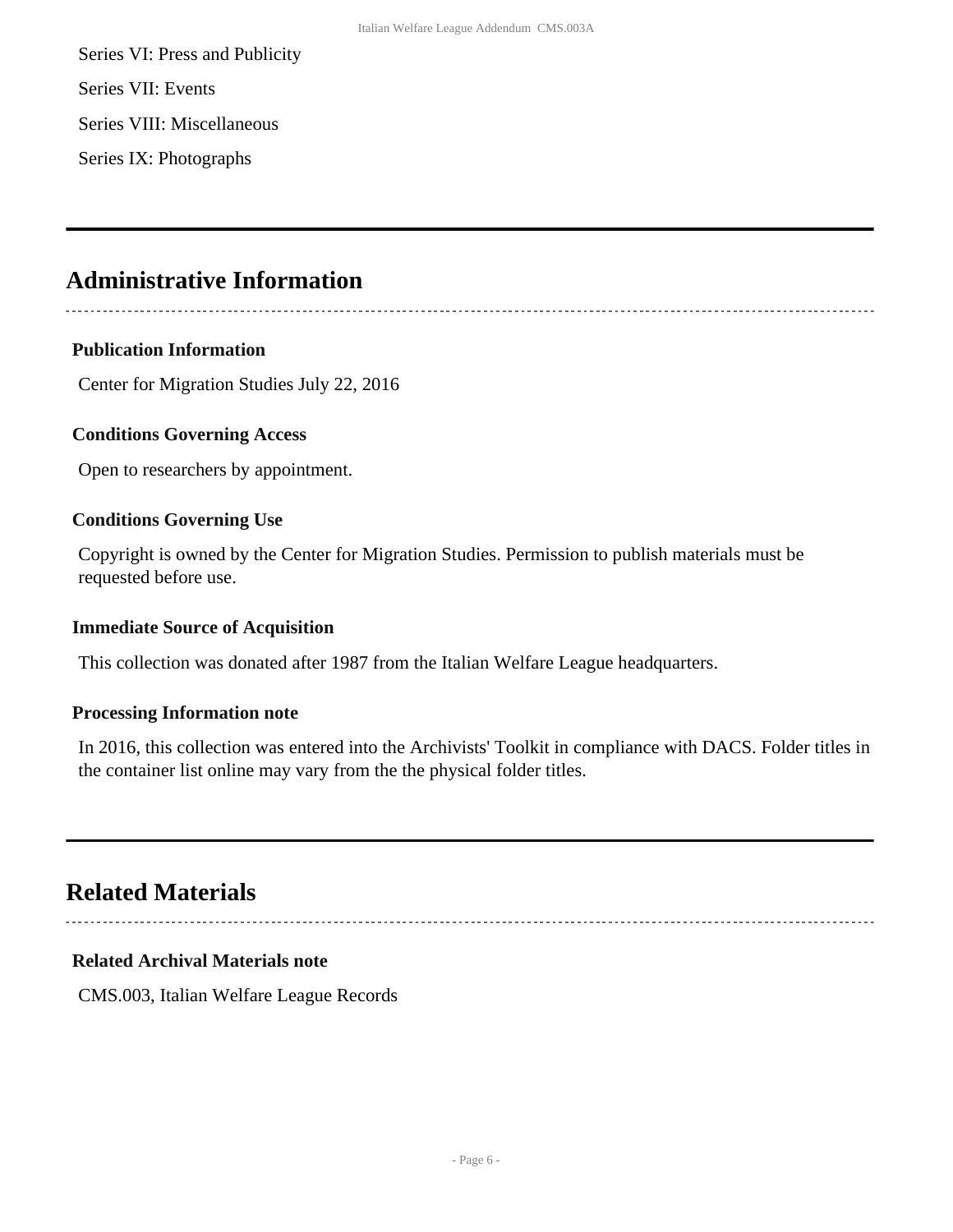# <span id="page-6-0"></span>**Controlled Access Headings**

### **Geographic Name(s)**

• Italian American Women |New York (State) |New York

### **Subject(s)**

- Children |x Services for
- Emigration and immigration |z United States
- Immigrant families |x Services for |z United States.
- Italian Americans |x Economic conditions.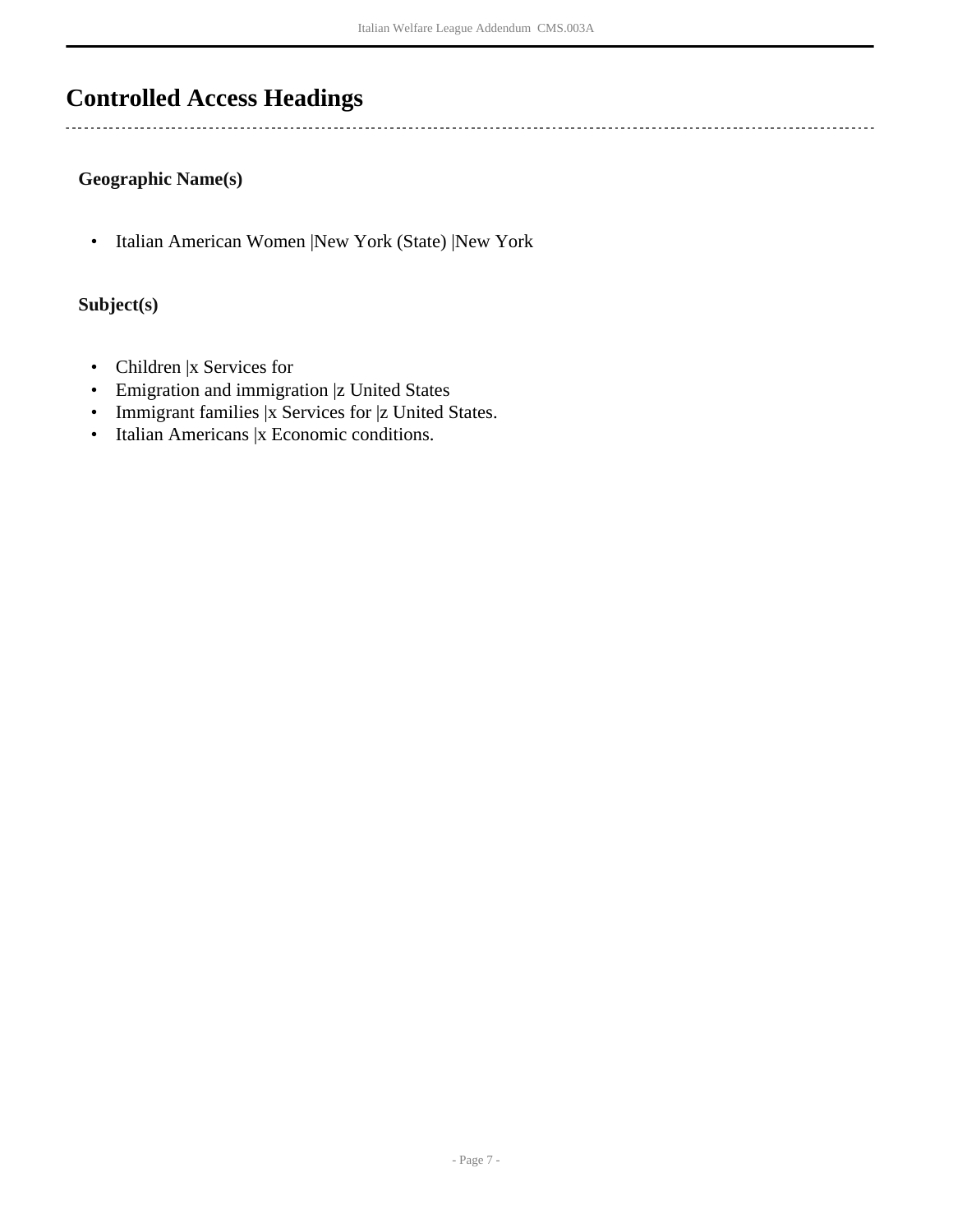# <span id="page-7-0"></span>**Collection Inventory**

<span id="page-7-2"></span><span id="page-7-1"></span>

| <b>Board of Directors</b>       |              |                |
|---------------------------------|--------------|----------------|
|                                 | <b>Box</b>   | Folder         |
| Agendas 1986-2001               | $\mathbf{1}$ | $\mathbf{1}$   |
| <b>Board of Directors Lists</b> | $\mathbf{1}$ | $\overline{2}$ |
| By Laws 1951-2004               | $\mathbf{1}$ | $\mathfrak{Z}$ |
| Ladies Auxiliary Council        | $\mathbf{1}$ | $\overline{4}$ |
| Letterhead                      | $\,1\,$      | 5              |
| Membership Application          | $\mathbf{1}$ | 6              |
| Membership Dues                 | $\mathbf{1}$ | $\overline{7}$ |
| Membership Lists                | $\mathbf{1}$ | 8              |
| Nominating Committees 1972-2004 | $\mathbf{1}$ | 9              |
| <b>Minutes 1922-2002</b>        |              |                |
|                                 | <b>Box</b>   | Folder         |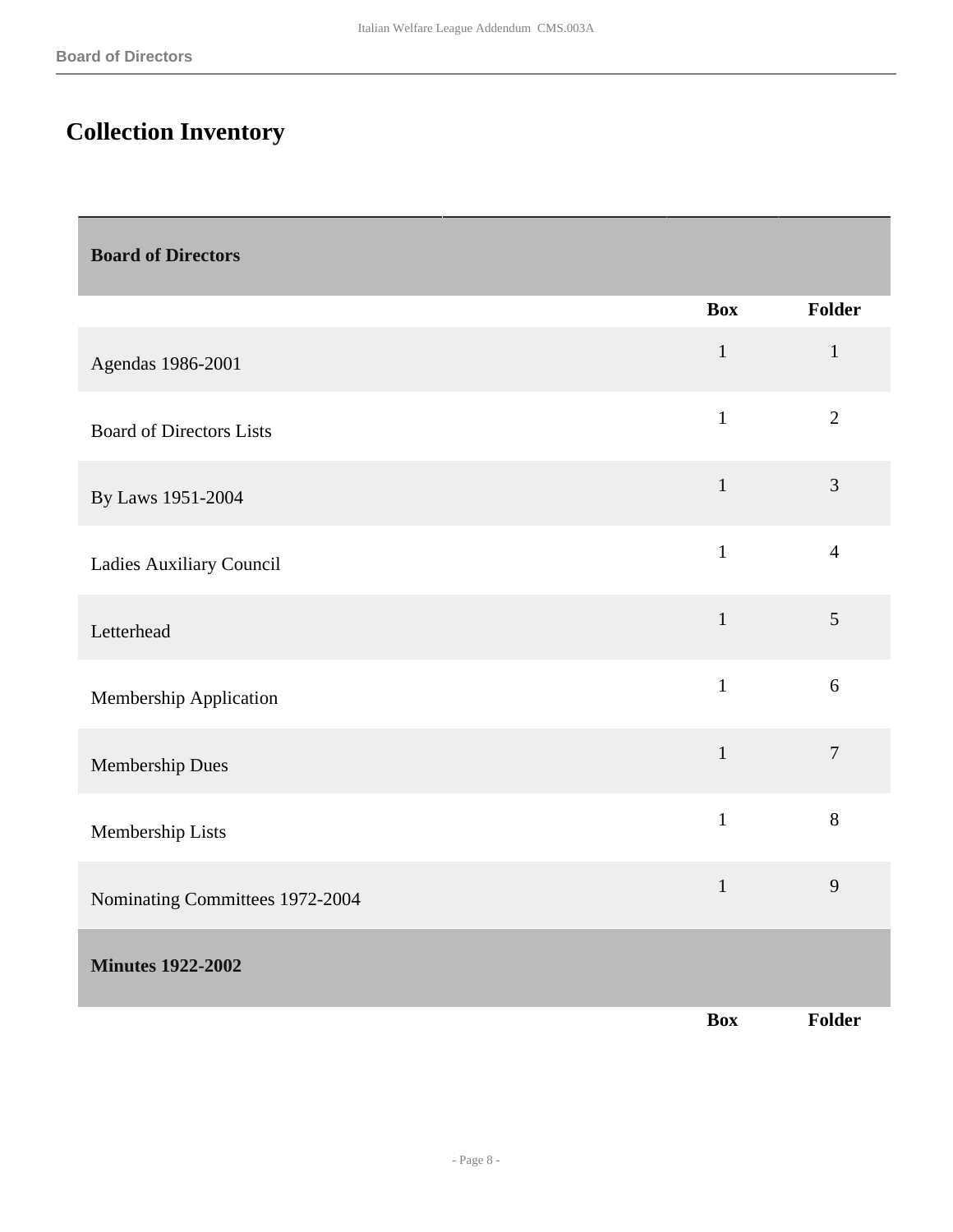| Minutes 1922-1969 | 10 |
|-------------------|----|
| Minutes 1972-2002 | 11 |

### <span id="page-8-0"></span>**Presidential Correspondence**

|                                                                | <b>Box</b>     | <b>Folder</b> |
|----------------------------------------------------------------|----------------|---------------|
| <b>Board Correspondence</b>                                    | $\overline{2}$ | 12            |
| <b>Charity Correspondence</b>                                  | $\overline{2}$ | 13            |
| <b>Grants and Acknowledgements</b>                             | $\overline{2}$ | 14            |
| <b>Lists of Presidents</b>                                     | $\overline{2}$ | 15            |
| Membership Correspondence                                      | $\overline{2}$ | 16            |
| Presidential Correspondence-Mrs. Edward Giaimo 1972-1975       | $\overline{2}$ | 17            |
| Presidential Correspondence- Mrs. Joseph Impara 1976-1980      | $\overline{2}$ | 18            |
| Presidential Correspondence-Rosalie Giambalvo-Avakin 1982-1983 | $\overline{2}$ | 19            |
| Presidential Correspondence- Helen Greco 1984-1989             | $\overline{2}$ | 20            |
| Presidential Correspondence-Maria Fosco 1998-2002              | $\overline{2}$ | 21            |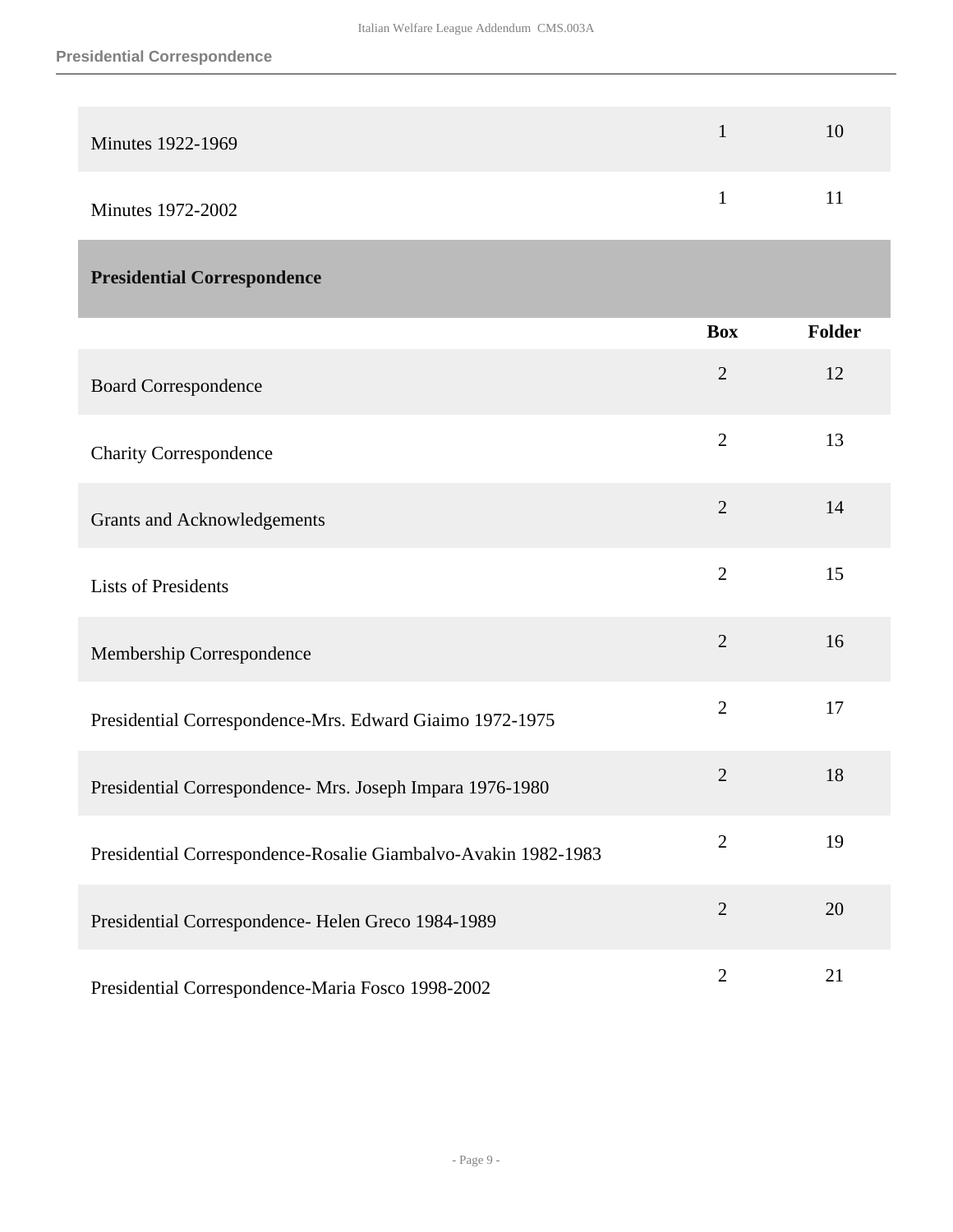<span id="page-9-0"></span>

| Presidential Correspondence-Diana Femia 2003    | $\overline{2}$ | 22     |
|-------------------------------------------------|----------------|--------|
| <b>Political Correspondence</b>                 | $\mathbf{2}$   | 23     |
| <b>Thank Yous</b>                               | $\overline{2}$ | 24     |
| <b>Records of Pre-existing Organizations</b>    |                |        |
|                                                 | <b>Box</b>     | Folder |
| American Immigration and Citizenship Conference | 3              | 25     |
| <b>Cases 1975</b>                               | 3              | 26     |
| Donor Recipients 2003-2004                      | 3              | 27     |
| Il Nostri Bambini- 9/11 Campaign 2001-2002      | 3              | 28     |
| <b>Immigration Papers</b>                       | 3              | 29     |
| Italian American Center for Urban Affairs       | 3              | 30     |
| Job and Service Solicitation                    | 3              | 31     |
| New York Division of Human Rights               | 3              | 32     |
| Requests                                        | $\mathfrak{Z}$ | 33     |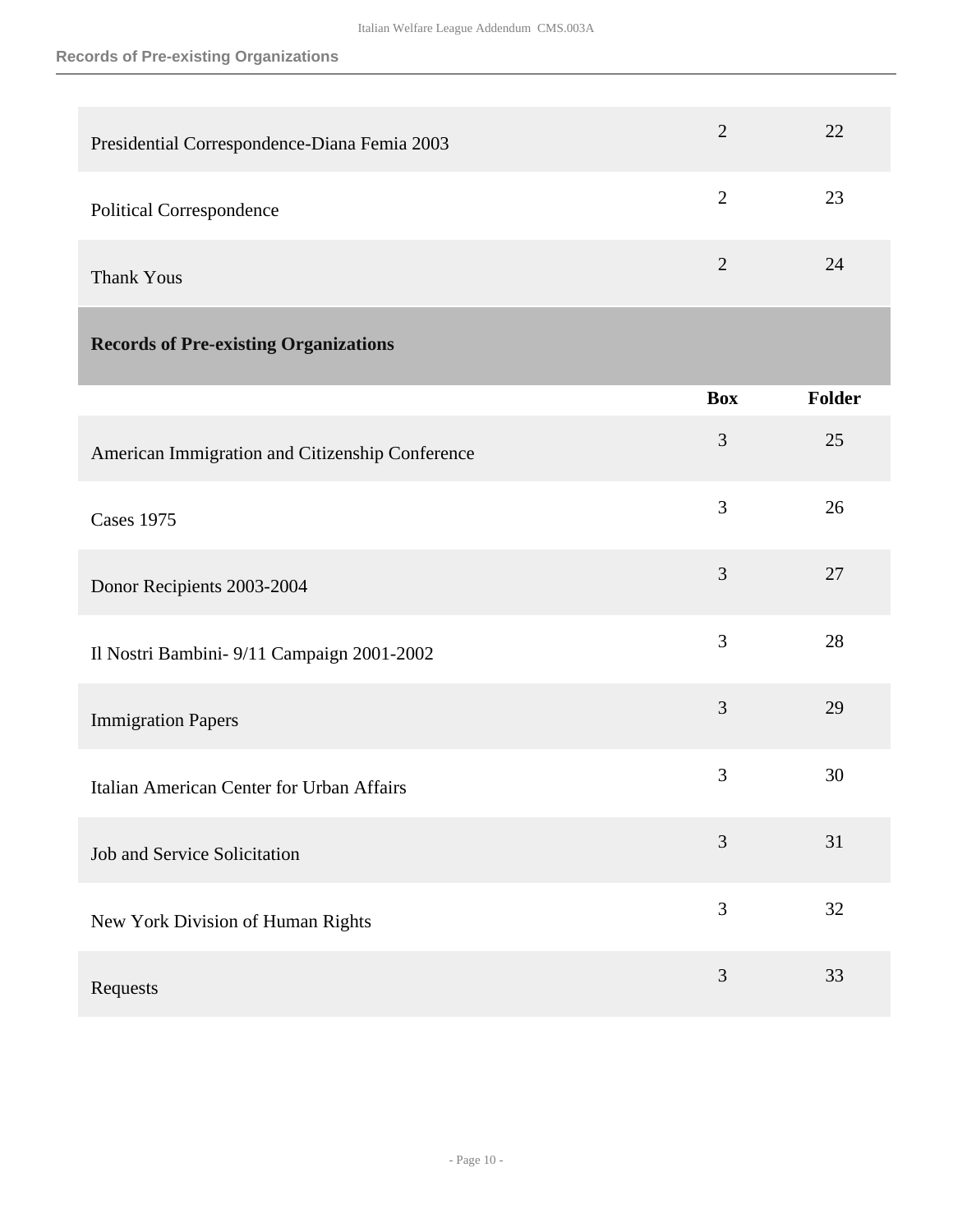<span id="page-10-0"></span>

| Scholarships                                          | 3              | 34     |
|-------------------------------------------------------|----------------|--------|
| <b>Scholarship Applications</b>                       | 3              | 35     |
| Scholarship Recipients                                | 3              | 36     |
| Telephone Directory of Immigration and Naturalization | $\overline{4}$ | 37     |
| <b>Financial Records</b>                              |                |        |
|                                                       | <b>Box</b>     | Folder |
| Accounting                                            | $\overline{4}$ | 38     |
| <b>Accountants Compilation Report 1987-1997</b>       | $\overline{4}$ | 39     |
| <b>Employee Records</b>                               | $\overline{4}$ | 40     |
| Monthly Financial Reports 1975-1999                   | $\overline{4}$ | 41     |
| <b>Patent Filing</b>                                  | $\overline{4}$ | 42     |
| <b>Rental Agreements</b>                              | $\overline{4}$ | 43     |
| Tax Forms                                             | $\overline{4}$ | 44     |
| <b>Unaudited Financial Statements 1981-1985</b>       | $\overline{4}$ | 45     |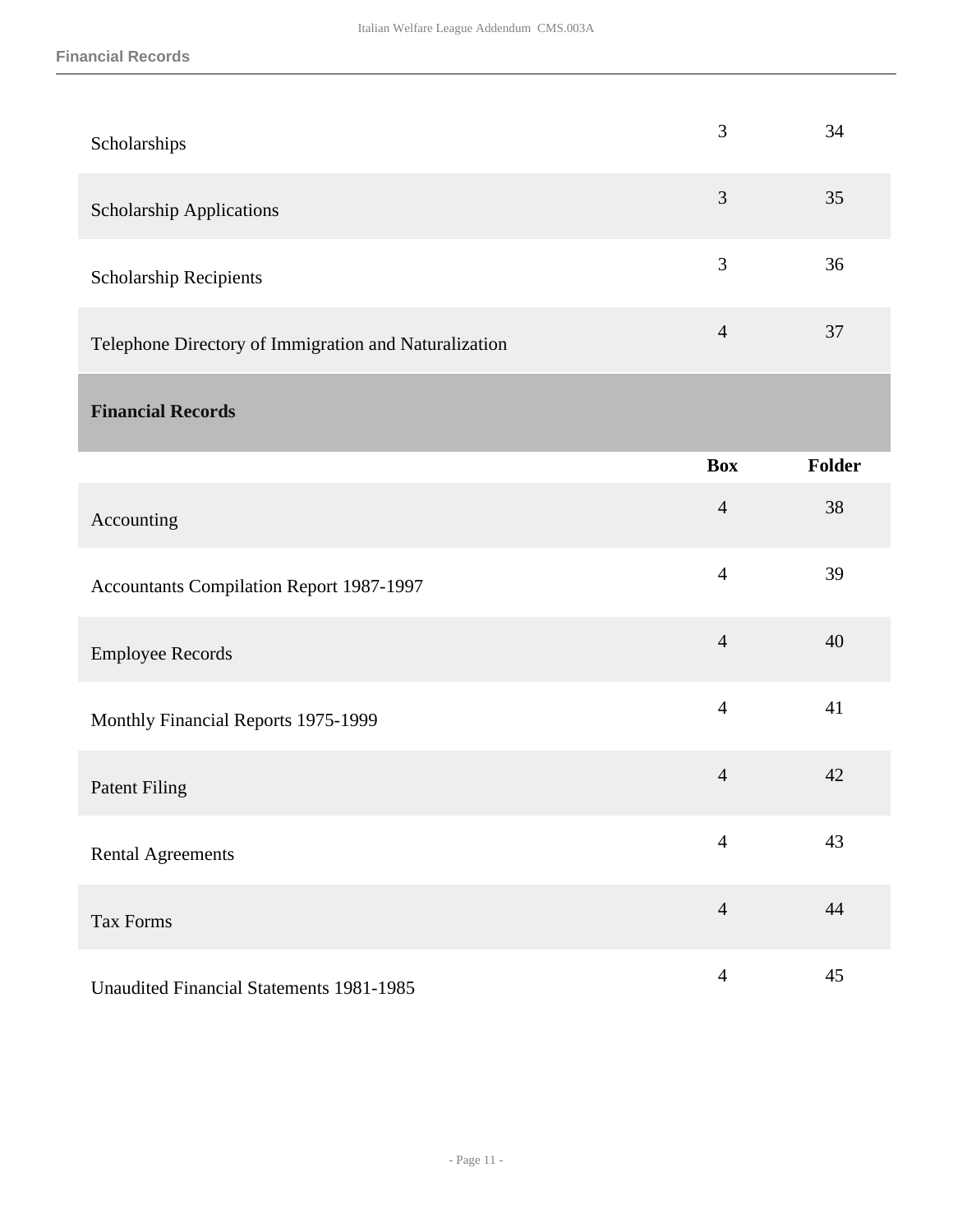| <b>Wills</b>                 | 4 | 46         |
|------------------------------|---|------------|
|                              |   | <b>Box</b> |
| Financial Register 1937-1941 |   | ∼          |

### <span id="page-11-0"></span>**Press and Publicity**

<span id="page-11-1"></span>

|                                                 | <b>Box</b>       | Folder |
|-------------------------------------------------|------------------|--------|
| Il Progreso 1975                                | 6                | 47     |
| The Italian Voice                               | 6                | 48     |
| Newspaper Clippings                             | $\boldsymbol{6}$ | 49     |
| Newspaper Clippings Continued                   | 6                | 50     |
| <b>Press Releases</b>                           | 6                | 51     |
| Tavola Nostra                                   | 6                | 52     |
| <b>Events</b>                                   |                  |        |
|                                                 | <b>Box</b>       | Folder |
| An Evening at Barbetta with Michael Amante 2000 | $\boldsymbol{6}$ | 53     |
| Auction                                         | 6                | 54     |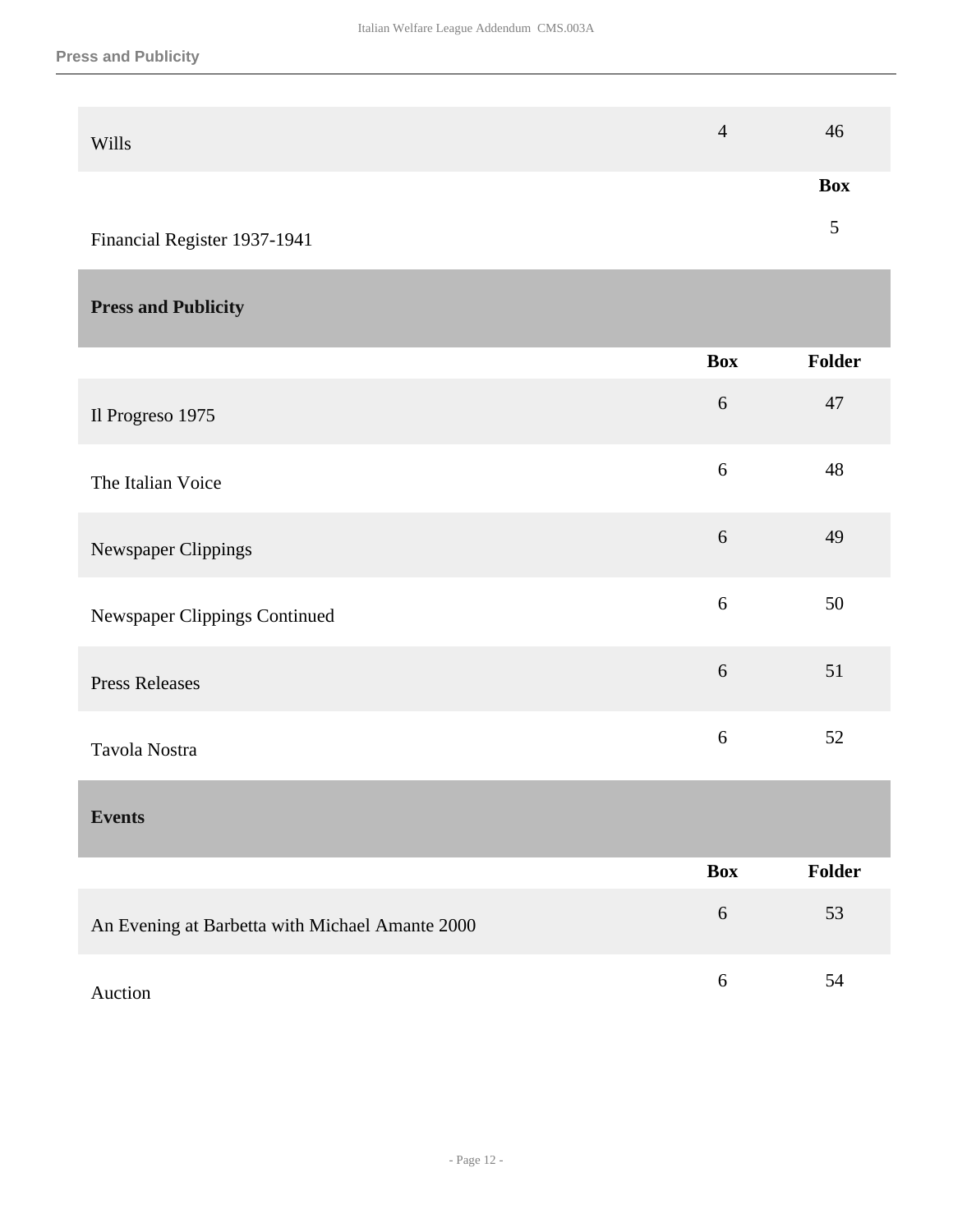| Autumn in New York 1975 | $\overline{7}$   | 55 |
|-------------------------|------------------|----|
| Autumn in New York 1976 | $\boldsymbol{7}$ | 56 |
| Autumn in New York 1977 | $\overline{7}$   | 57 |
| Autumn in New York 1978 | $\overline{7}$   | 58 |
| Autumn in New York 1979 | $\overline{7}$   | 59 |
| Autumn in New York 1980 | $\boldsymbol{7}$ | 60 |
| Autumn in New York 1981 | $\overline{7}$   | 61 |
| Autumn in New York 1982 | $\boldsymbol{7}$ | 62 |
| Autumn in New York 1983 | $\tau$           | 63 |
| Autumn in New York 1984 | $\overline{7}$   | 64 |
| Autumn in New York 1985 | $\boldsymbol{7}$ | 65 |
| Autumn in New York 1986 | $\overline{7}$   | 66 |
| Autumn in New York 1987 | $\overline{7}$   | 67 |
| Autumn in New York 1988 | $\tau$           | 68 |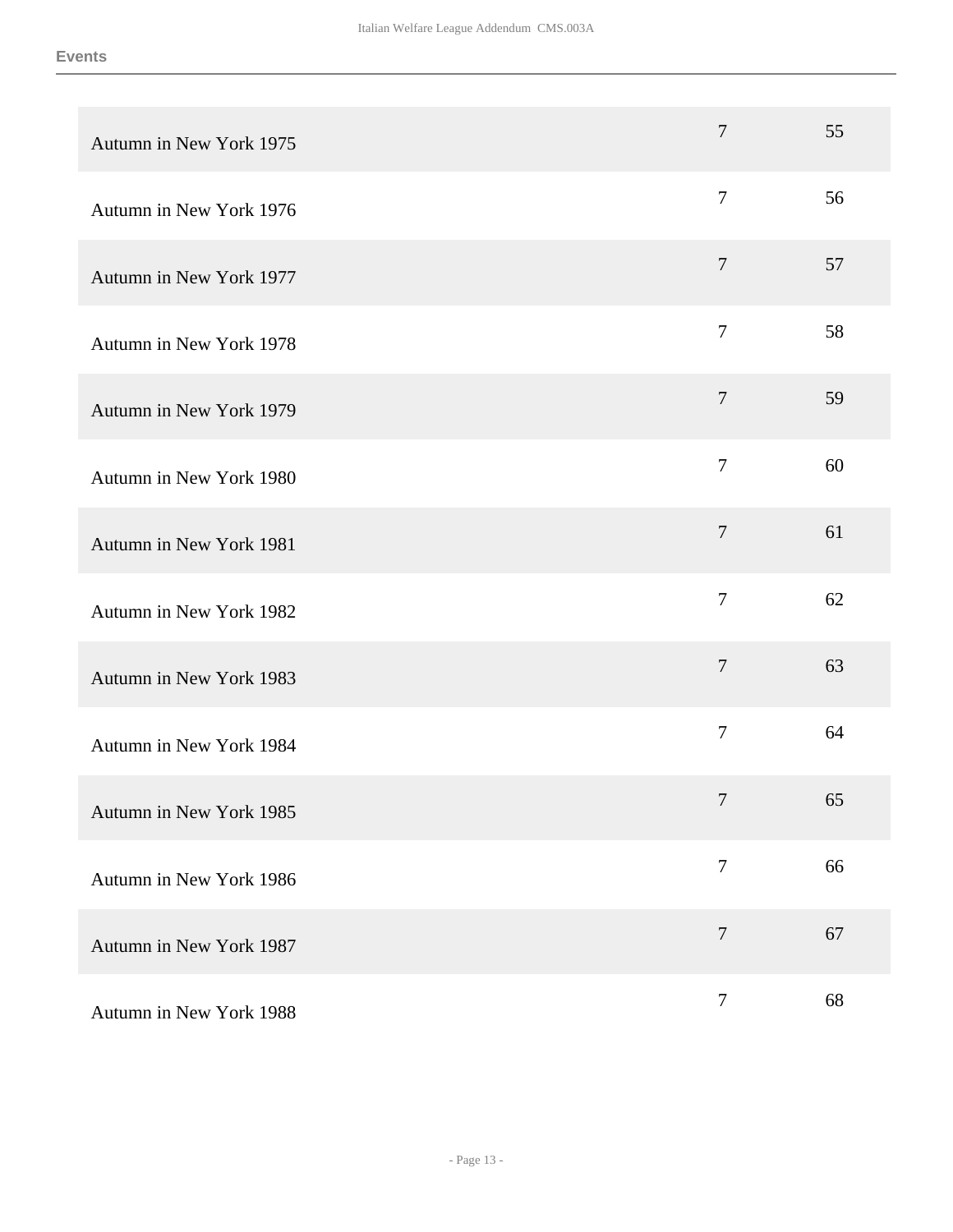| Autumn in New York 1989 | $\overline{7}$ | 69 |
|-------------------------|----------------|----|
| Autumn in New York 1990 | $\overline{7}$ | 70 |
| Autumn in New York 1991 | $\overline{7}$ | 71 |
| Autumn in New York 1992 | $\overline{7}$ | 72 |
| Autumn in New York 1993 | $\overline{7}$ | 73 |
| Autumn in New York 1994 | $\overline{7}$ | 74 |
| Autumn in New York 1999 | $\tau$         | 75 |
| Autumn in New York 2000 | $\overline{7}$ | 76 |
| Autumn in New York 2001 | 8              | 77 |
| Autumn in New York 2002 | $8\,$          | 78 |
| Autumn in New York 2003 | $8\,$          | 79 |
| Autumn in New York 2004 | $8\,$          | 80 |
| Autumn in New York 2007 | $8\,$          | 81 |
| Autumn in New York 2008 | $8\,$          | 82 |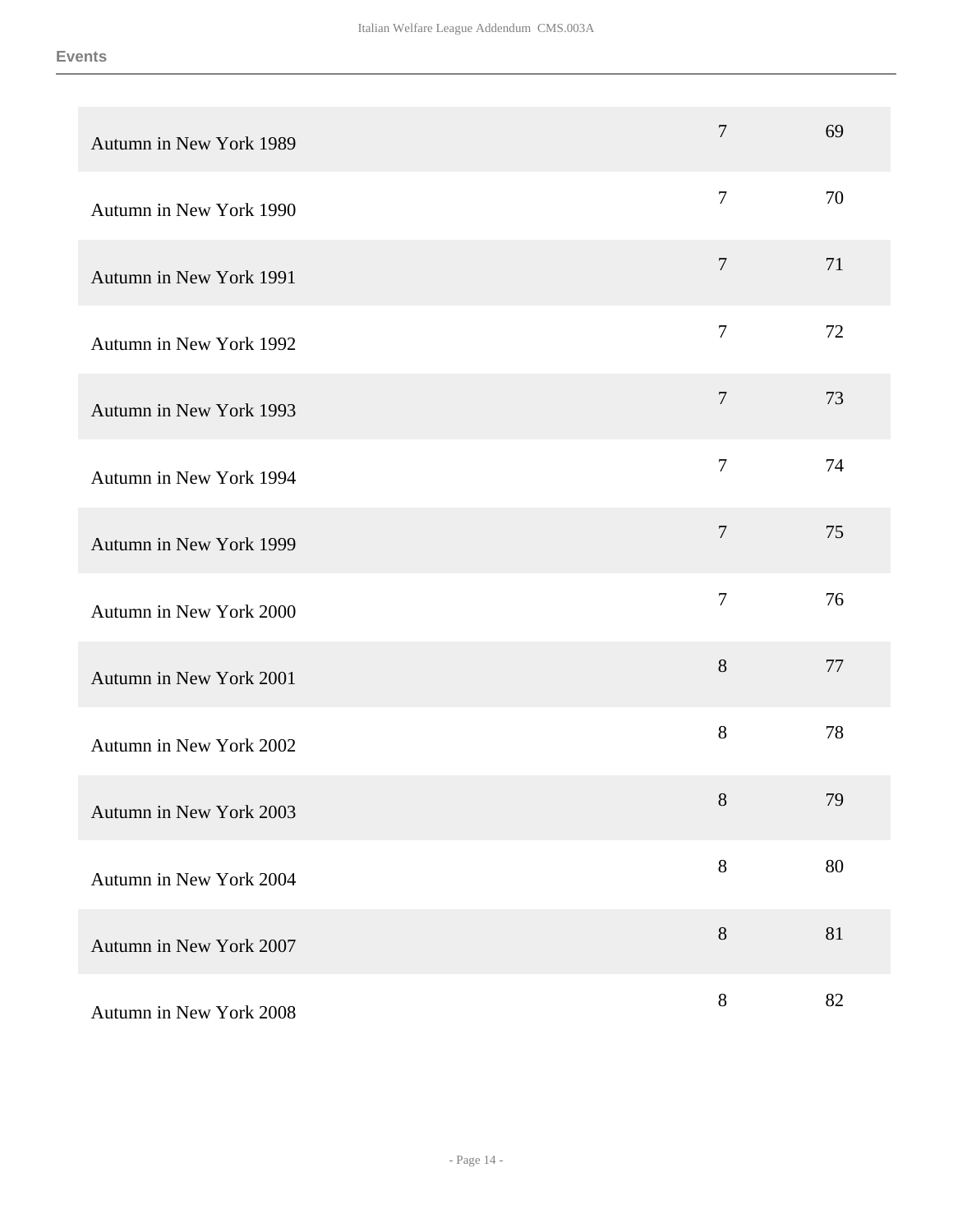| Autumn in New York 2009          | $8\,$ | 83 |
|----------------------------------|-------|----|
| Autumn in New York 2010          | 8     | 84 |
| Autumn in New York 2011          | 8     | 85 |
| Autumn in New York 2012          | $8\,$ | 86 |
| Autumn in New York 2013          | 8     | 87 |
| Christmas Events 1983-2002       | 8     | 88 |
| <b>Guest Lists</b>               | $8\,$ | 89 |
| Calendar of Events 1974-1975     | $8\,$ | 90 |
| Honorees                         | $8\,$ | 91 |
| Events Primavera 5/1/1975        | $8\,$ | 92 |
| Reception and Luncheon 1976-2004 | $8\,$ | 93 |
| Rose Petal Ball 1973-1982        | $8\,$ | 94 |
| Titian Ball 1973                 | 9     | 95 |
| Titian Ball 1974                 | 9     | 96 |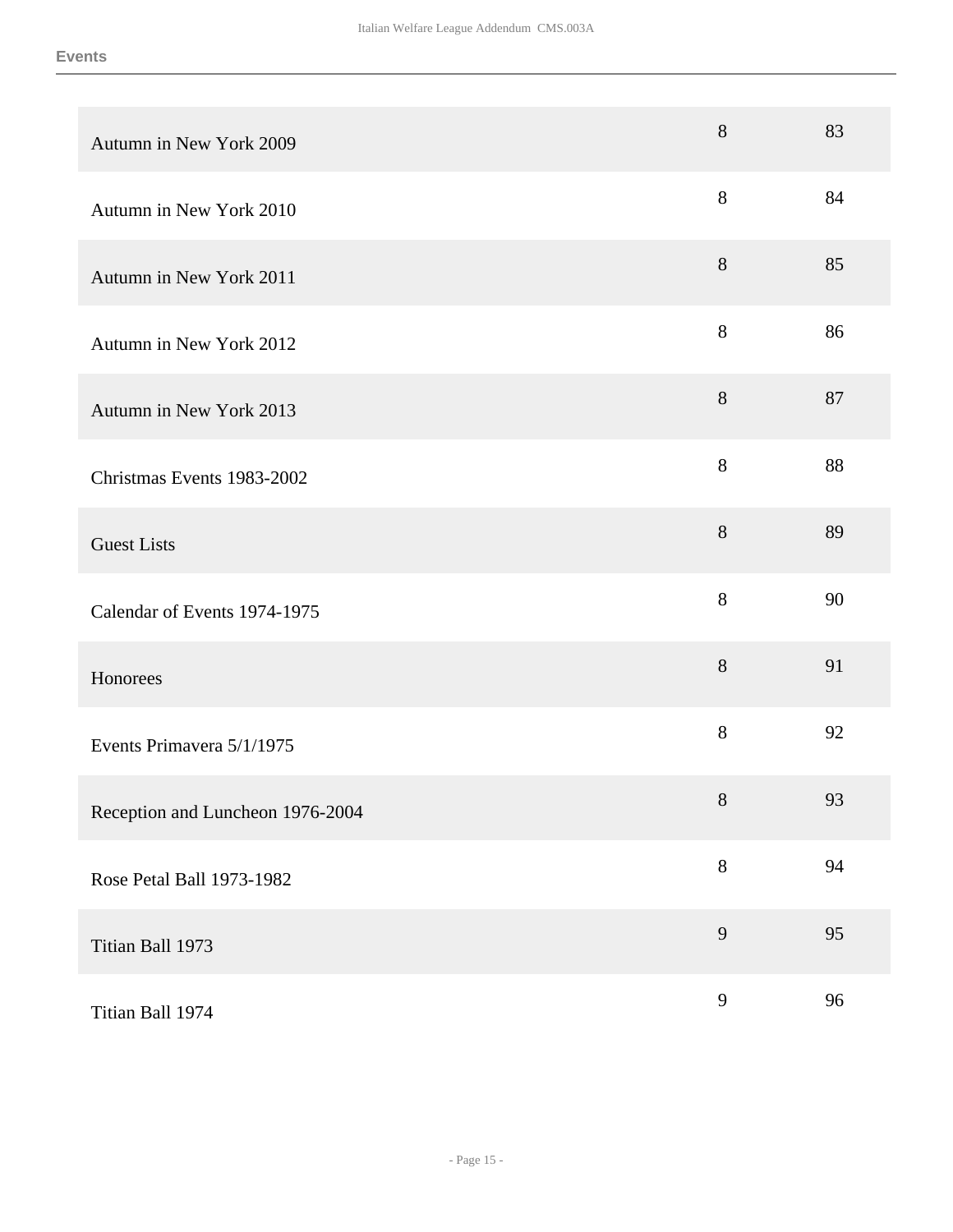<span id="page-15-1"></span><span id="page-15-0"></span>

| Titian Ball 1975                                              | 9          | 97     |
|---------------------------------------------------------------|------------|--------|
| <b>Miscellaneous</b>                                          |            |        |
|                                                               | <b>Box</b> | Folder |
| Armband                                                       | 9          | 98     |
| Federazione delle Associazioni Italiene in Marocco 1974       | 9          | 99     |
| Consul General of Italy Speech                                | 9          | 100    |
| <b>Photographs</b>                                            |            |        |
|                                                               | <b>Box</b> | Folder |
| Arrival of Italian Immigrant Family 1970                      | 9          | 101    |
| Titian Ball 1970                                              | 9          | 102    |
|                                                               |            |        |
| Titian Ball 1971                                              | 9          | 103    |
| December Christmas Packages 1971                              | 9          | 104    |
| Titian Ball Honoring Mario Taglicombi, M.D. Hotel Pierre 1972 | 9          | 105    |
| Group Photograph 1973                                         | 9          | 106    |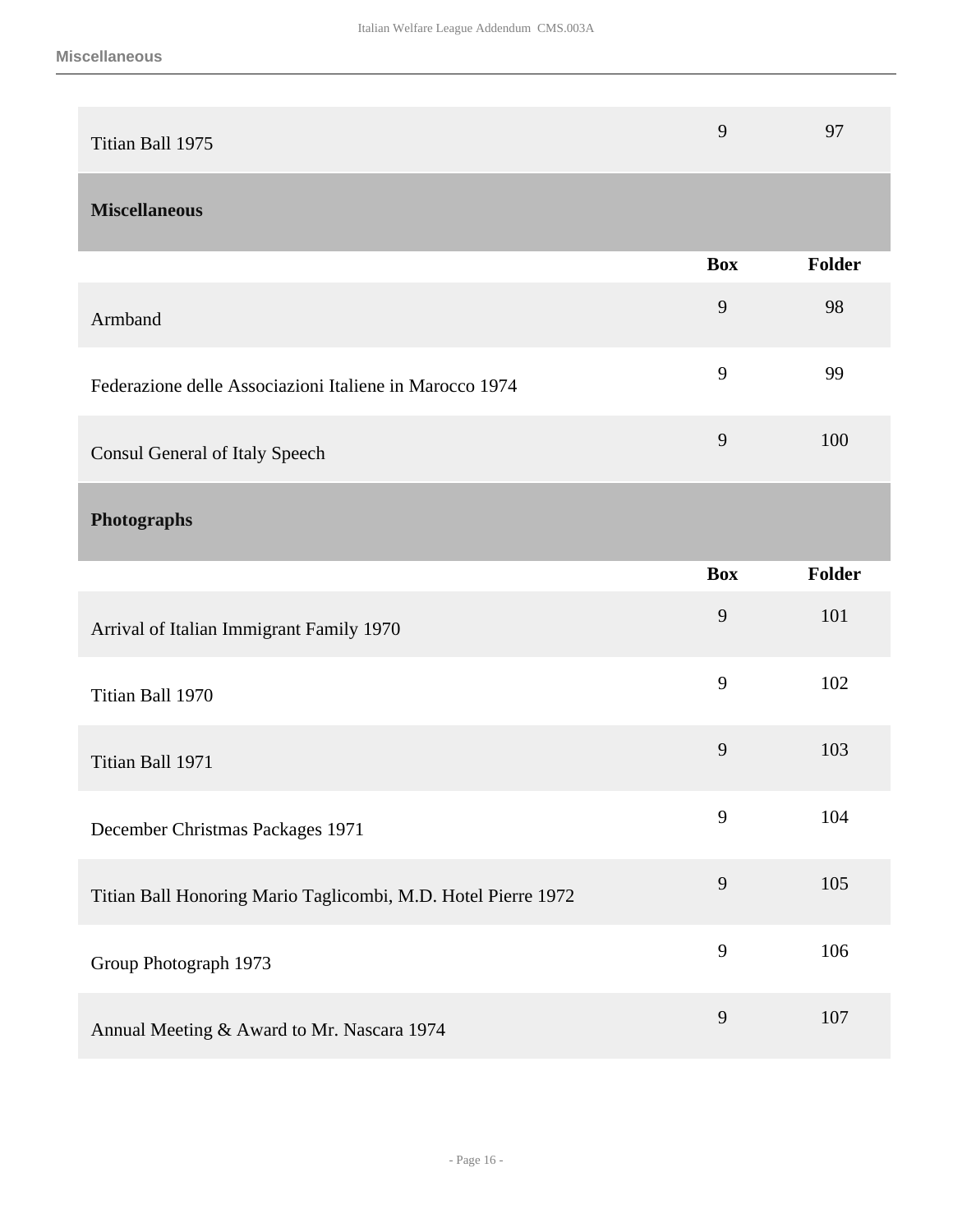| Annual Meeting 1975                                    | 9 | 108 |
|--------------------------------------------------------|---|-----|
| Titian Ball 1975                                       | 9 | 109 |
| Autumn in New York-Renato de Firenze 1976              | 9 | 110 |
| December Christmas Packages 1981                       | 9 | 111 |
| Benefit Concert 5/17/1985                              | 9 | 112 |
| Erie Andrew Thank You 6/1985                           | 9 | 113 |
| Grand Hyatt Hotel 5/16/1986                            | 9 | 114 |
| Paul Campana 8/4/1986                                  | 9 | 115 |
| Helen Greco Birthday 1986                              | 9 | 116 |
| Autumn in New York 1989                                | 9 | 117 |
| An Evening with Michael Amante 6/19/2000               | 9 | 118 |
| Autumn in New York 2002                                | 9 | 119 |
| Hellen Greco at 209 Flagg Place, Staten Island 12/2002 | 9 | 120 |
| Adopt-a-Child Program 12/2004                          | 9 | 121 |